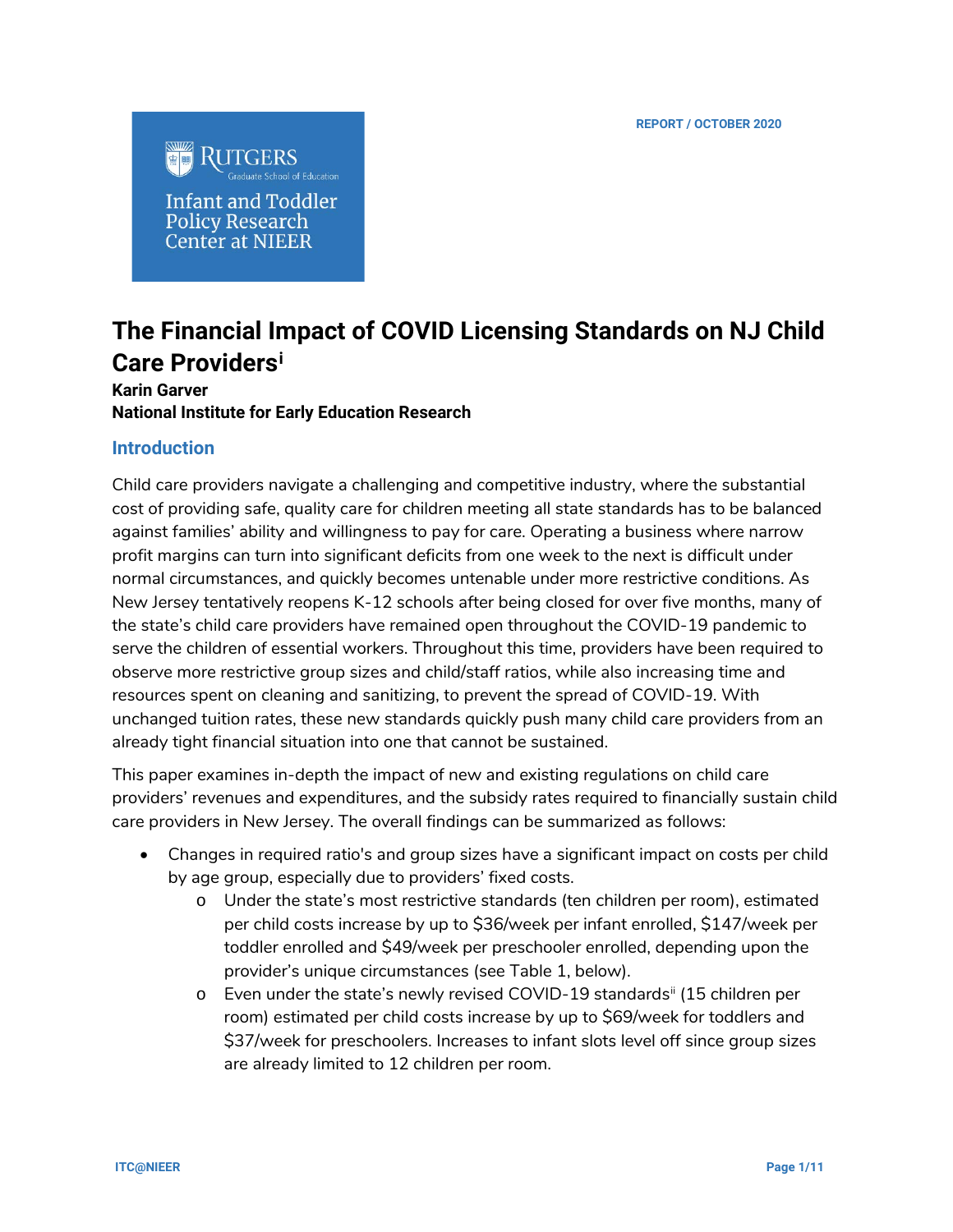- The impact of licensing ratio changes is further exacerbated by increased costs related to required cleaning supplies, regularly scheduled deep cleanings, and purchasing of personal protective equipment for children and staff. Reports estimate costs of up to \$30/week per classroom to cover these expenses.<sup>[iii](#page-10-2)</sup>
- Even under pre-COVID licensing standards, state per child subsidy rates for infants can be up to \$40/week below what providers need to meet all necessary costs.
- Under the post-COVID ten-child limit, state per child subsidy rates can lag by \$79/week for infants, \$127/week for toddlers, and \$106/week for preschoolers. The new 15-child limit reduces these gaps, but they remain substantial at up to \$40/week for infants and toddlers, and \$63/week for preschoolers.
- Although the ten-child limit places financial hardships on state-funded preschool classrooms, a return to the 15-child limit places additional burden only on the hours and days that fall outside the state-funded school year.

## **Tuition Rates to Meet Current and Revised State Regulations**

We model two scenarios detailed below. The first depicts a typical child care provider with seven classrooms (two infant rooms, two toddler rooms, and three preschool rooms). The second scenario is modified so that the three preschool classrooms are part of New Jersey's state-funded preschool program. Using estimated expenditures from each of the scenarios detailed in the sections below, Table 1 depicts the weekly tuition rates providers would need to meet state standards for infants, toddlers and preschoolers. Table 1 also illustrates how weekly tuition rates need to change to meet more restrictive COVID regulations. Child care subsidy rates were already problematic under normal licensing circumstances (requiring either philanthropic support, undesirably low wages that create high turnover and other problems, or both). Current weekly state subsidy rates and current weekly median market rates are also provided for reference. The bottom line is that few providers will be able to stay in business long-term accepting current child care subsidies or charging pre-pandemic median rates.

Under Scenario 1, a typical provider paying moderate salaries is able to make a profit on both toddler and preschool classrooms, but would need to increase the infant rate by \$10/week from the median market rate and \$19/week from the current subsidy rate. However, after the tenchild limit is in place, only the preschool classrooms charging market rates still break even or are profitable. Weekly rates charged would need to increase \$47-\$56/week for infants and \$69- \$96/week for toddlers. Subsidy rates for preschoolers would need to increase by \$32/week. With the newly approved 15-child limit in place, the provider is again able to make a profit charging the market rate for toddler and preschool classrooms, but needs a \$12 weekly increase for infants. All three classroom types lose money accepting subsidy rates which would need to increase by about \$20/week for both infants and preschoolers and \$18/week for toddlers.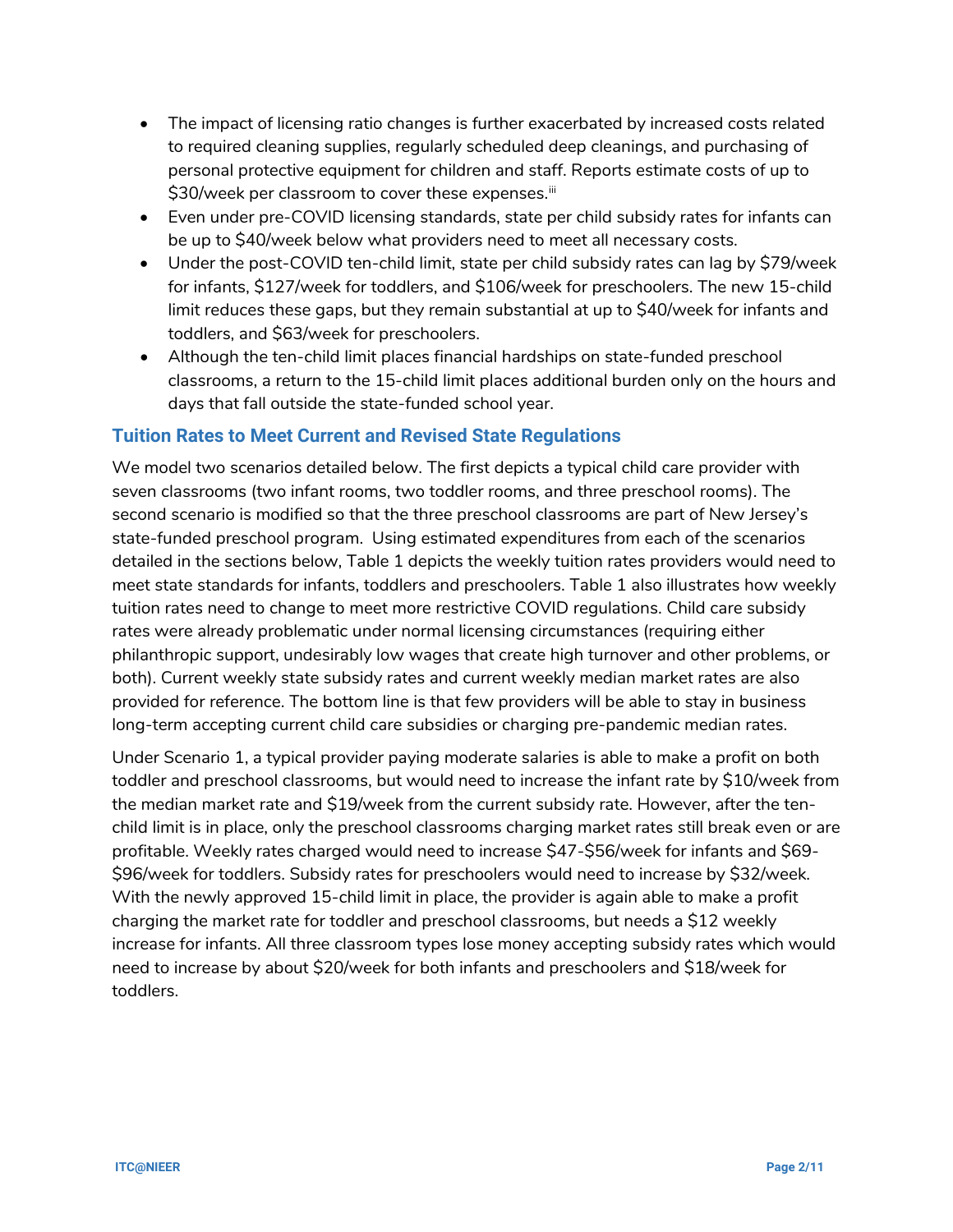|                                  |                         |        | Baseline (pre-COVID-19)  |       |        | With 10-child limit |          | With 15-child limit |         |       |
|----------------------------------|-------------------------|--------|--------------------------|-------|--------|---------------------|----------|---------------------|---------|-------|
| Type of classroom                |                         | Infant | Toddler                  | Pre-K | Infant | Toddler             | Pre-K    | Infant              | Toddler | Pre-K |
| Market rate tuition/week         |                         | \$250  | \$228                    | \$207 | \$250  | \$228               | \$207    | \$250               | \$228   | \$207 |
| Subsidy rate tuition/week        |                         | \$241  | \$201                    | \$167 | \$241  | \$201               | \$167    | \$241               | \$201   | \$167 |
|                                  | <b>Tuition needed</b>   | \$260  | \$150                    | \$150 | \$297  | \$297               | \$199    | \$262               | \$219   | \$187 |
| Scenario 1:<br>Child care        | Change from base        |        | $\overline{\phantom{a}}$ | ٠     | \$36   | \$147               | \$49     | \$2                 | \$69    | \$37  |
| provider                         | Change from market rate | (510)  | \$78                     | \$57  | (547)  | (569)               | \$8      | (512)               | \$9     | \$20  |
|                                  | Change from subsidy     | (519)  | \$51                     | \$17  | (556)  | (596)               | (532)    | (521)               | (518)   | (520) |
| Scenario 2:                      | Tuition needed          | \$281  | \$203                    | \$373 | \$320  | \$328               | \$416    | \$281               | \$240   | \$373 |
| Child care<br>and state<br>pre-k | Change from base        |        | $\overline{\phantom{a}}$ | ٠     | \$39   | \$124               | \$43     | \$0                 | \$37    | \$0   |
|                                  | Change from market rate | (531)  | \$25                     | (553) | (570)  | (5100)              | (596)    | (531)               | (512)   | (553) |
| provider*                        | Change from subsidy     | (540)  | (52)                     | (563) | (579)  | (5127)              | ( \$106) | (540)               | (539)   | (563) |

**Table 1: Weekly Tuition Rates to Meet Current and Revised State Regulations and Estimated Shortfalls**

\*Calculations for state preschool classrooms reflect state preschool funding for the 180-day school year and either subsidy rate or market rate wraparound funding for the remaining 65 days of the year, for a total of 245 contact days.

Three of the provider's classrooms in Scenario 2 are state-funded preschool classrooms. During the approximately 180-day school year, state funding is provided to support a six-hour school day. During before- and aftercare hours, and the remaining 65 days of the year (summer and holidays), the provider would receive either a subsidy payment or tuition. The estimates in Table 1 reflect this combined funding rate for state preschool classrooms. Under normal licensing standards, the provider is only able to make a profit charging the market rate on toddler classrooms. Rates for infant and preschool classrooms would need to increase by \$31/week and \$53/week, respectively. Once the ten-child limit is in place, the provider runs a significant deficit in all classrooms, needing an additional \$70-\$79/week for infants, \$100- \$127/week for toddlers, and \$96-\$106/week for preschoolers. The 15-child limit allows both infant and state preschool classrooms to operate normally (though still at a deficit), while toddler classrooms dip to a deficit of \$12-\$39/week per child.

Current subsidy rates, and even median market rates, are insufficient to allow child care providers to meet licensing standards, as can be seen from Table 2. This table sets out the weekly net loss per child providers face under each scenario, by classroom type licensing standards. Net weekly losses are higher than the difference between estimated expenses and subsidy/market rates displayed in Table 1 because net losses take into account revenue loss due to bad debt and inefficient slot turnover commonly experienced in child care classrooms (though not state preschool classrooms). For example, a provider already losing up to \$28/week per toddler slot may now lose as much as \$156 per week from every toddler slot under the tenchild limit.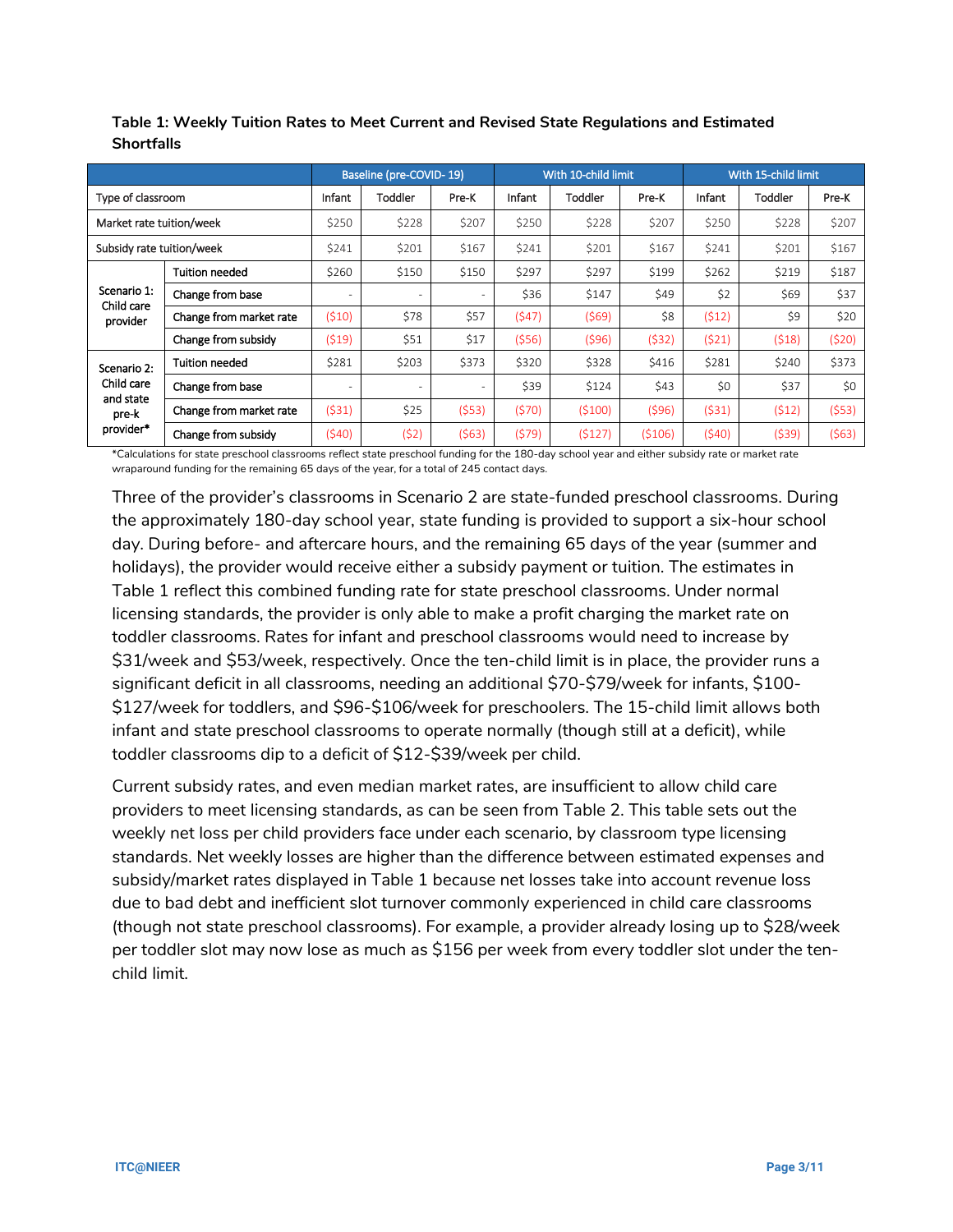|                                   |              |        | Baseline (pre-COVID-19) |       |        | With 10-child limit in place |        |        | With 15-child limit in place |       |
|-----------------------------------|--------------|--------|-------------------------|-------|--------|------------------------------|--------|--------|------------------------------|-------|
| Type of<br>classroom              | Net Loss     | Infant | Toddler                 | Pre-K | Infant | Toddler                      | Pre-K  | Infant | Toddler                      | Pre-K |
| Scenario 1:<br>Child care         | Market Rate  | (542)  | \$46                    | \$25  | (581)  | (5104)                       | (526)  | (546)  | (525)                        | (513) |
| provider                          | Subsidy Rate | (547)  | \$23                    | (511) | (587)  | (5127)                       | (563)  | (551)  | (548)                        | (550) |
| Scenario 2:<br>l Child care and l | Market Rate  | (556)  | (54)                    | (579) | (598)  | (5128)                       | (5122) | (556)  | (541)                        | (580) |
| state pre-k<br>provider*          | Subsidy Rate | (566)  | (528)                   | (589) | (5108) | (5156)                       | (5135) | (567)  | (566)                        | (590) |

**Table 2: Weekly Per Child Net Losses Charging Median Market Rate or Collecting Child Care Subsidies**

In the sections that follow, additional detail is provided to support the estimated weekly rates estimates for each of the scenarios referenced above.

# **Current and Revised Licensing Standards for Group Sizes and Ratios**

The New Jersey Department of Children and Families (NJDCF) sets out licensing standards for child care centers throughout the state (see Table 3). Under normal (i.e. pre-COVID-19) circumstances, the maximum number of children per staff member is four infants, six toddlers, 10 3-years-olds and 12 four-year-olds. Infants rooms are limited to a total of 12 children (with three adults), while toddler, 3-year-old, and 4-year-olds rooms are limited to a total of 20 children, requiring four adults in toddler rooms and two each in the 3- and 4-year-old rooms. The standards are different for classrooms funded under the state's public preschool program, which are discussed in a later section.

Under the standards initially revised for COVID-19, the total number of children permitted in any room was ten. Staff/child ratios had to be maintained, and adults were not included in the maximum number of people per room (as they are in some other states). Table 2 illustrates the impact of the ten-child limit per room. Infant and toddler rooms likely held only eight and six children, respectively, in order to prevent the need for an additional adult to adhere to required ratios. The state recently increased the maximum group size to 12 in infant rooms and 15 in toddler and preschool rooms. The impact of this change is also illustrated in Table 2.

|                                       |                      |                              | <b>Normal Licensing Standards</b> |                                     | <b>COVID Licensing Standards</b><br>$(10 \text{ max})$ | <b>COVID Licensing Standards</b><br>(12 infant max<br>15 toddler/pre-K max) |                                |  |
|---------------------------------------|----------------------|------------------------------|-----------------------------------|-------------------------------------|--------------------------------------------------------|-----------------------------------------------------------------------------|--------------------------------|--|
| Age                                   | Staff/Child<br>Ratio | Total<br>Children in<br>Room | <b>Total Adults</b><br>in Room    | Total<br>Children in<br><b>Room</b> | <b>Total Adults</b><br>in Room                         | Total<br>Children in<br>Room                                                | <b>Total Adults</b><br>in Room |  |
| Under 18 months                       | 1:4                  | 12                           |                                   | $8*$                                |                                                        | 12                                                                          |                                |  |
| 18 months up to 2 1/2 years           | 1:6                  | 20                           |                                   | $6*$                                |                                                        | 15                                                                          |                                |  |
| 2 1/ <sub>2</sub> years up to 4 years | 1:10                 | 20                           |                                   | 10                                  |                                                        | 15                                                                          |                                |  |
| 4 years                               | 1:12                 | 20                           |                                   | 10                                  |                                                        | 15                                                                          |                                |  |

## **Table 3: NJ DCF Licensing Requirements for Staff and Children Pre- and Post-COVID**

\*Going up to 10 children per room would require another adult to maintain ratios.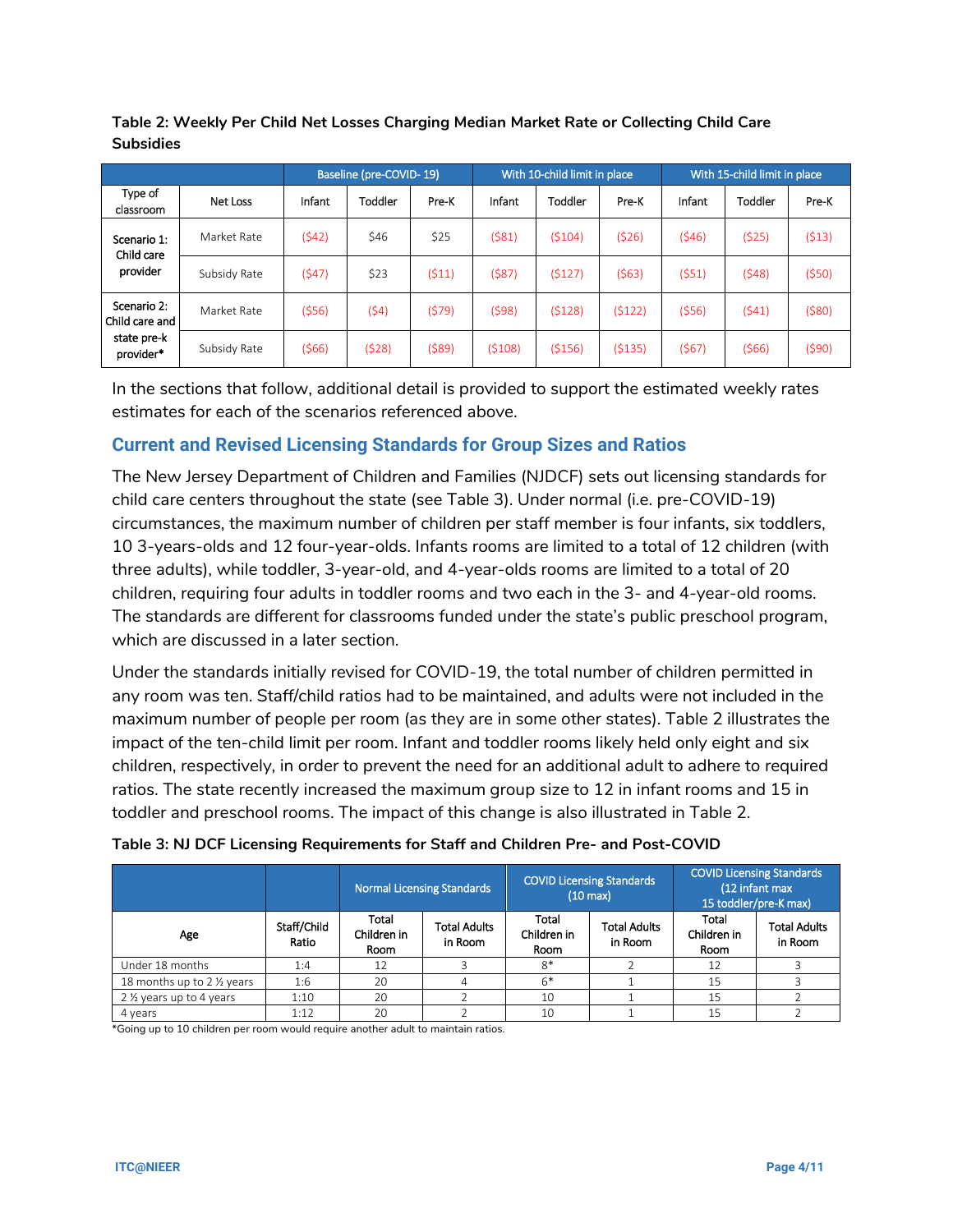We can examine the financial impact of these group size changes by comparing the revenues and expenditures of a hypothetical child care center under normal licensing standards and COVID-19 licensing standards. Taking a child care centers with seven classrooms (two infant, two toddler and three preschool rooms), Table 4 shows how maximum capacity and staff needs change. New Jersey's child care licensing standards have different ratios for three and four-year-old children, so this model represents two three-year-old classrooms and one fouryear-old classroom. Moving from normal to ten-child COVID licensing standards, the center's total capacity is reduced by 53% from 124 children to 58 children. Now that maximums have increased to 12 and 15 per room, total capacity increases to 99 children, but this is still a 20% decrease from normal licensing capacity. The total number of adults required to staff the seven classrooms initially decreased from 24 to nine, and then increases to 18.

|                             |                                |                         | <b>Normal Licensing Standards</b> |                                | <b>COVID Licensing Standards</b><br>$(10 \text{ max})$ | <b>COVID Licensing Standards</b><br>(12 infants max<br>15 toddler/pre-K max) |                     |  |
|-----------------------------|--------------------------------|-------------------------|-----------------------------------|--------------------------------|--------------------------------------------------------|------------------------------------------------------------------------------|---------------------|--|
| Age                         | # of<br>Licensed<br>Classrooms | Total Child<br>Capacity | <b>Total Adults</b>               | <b>Total Child</b><br>Capacity | <b>Total Adults</b>                                    | <b>Total Child</b><br>Capacity                                               | <b>Total Adults</b> |  |
| Under 18 months             |                                | 24                      | 6                                 | $16*$                          |                                                        | 24                                                                           | h                   |  |
| 18 months up to 2 1/2 years |                                | 40                      | 8                                 | $12*$                          |                                                        | 30                                                                           |                     |  |
| 2 1/2 years up to 4 years   |                                | 40                      | 8                                 | 20                             |                                                        | 30                                                                           | 4                   |  |
| 4 years                     |                                | 20                      |                                   |                                |                                                        | 15                                                                           |                     |  |
|                             |                                | 124                     | 24                                | 58                             | q                                                      | 99                                                                           | 18                  |  |

**Table 4: Pre- and Post-COVID Child Capacity and Required Adults for Hypothetical Child Care Center**

\*Increasing to ten children per room would require another adult to maintain ratios. Given that these restrictions were put into place during the height of the pandemic, group sizes were limited to prevent the additional of more adults.

## **Scenario 1: Child Care Provider**

Using the Provider Cost of Quality Calculator (PCQC), we can estimate the impact of these changes in capacity and staffing on the child care center's revenue and expenses. Estimated revenue is based on child care tuition rates for providers in the  $50<sup>th</sup>$  percentile, according to the NJ Department of Human Services' most recent market rate survey  $(2017)^{iv}$  $(2017)^{iv}$  $(2017)^{iv}$ . Using this rate assumes that the center charges all low-income parents a fee to make up the difference between the subsidy rate and the market rate (\$9/week for infants, \$27/week for toddlers, and \$40/week for preschoolers).

The PCQC also takes into account reductions in revenue due to bad debt and slot turnover inefficiency. The combined reduction rate used was 15%, which represents 3% bad debt and 12% slot turnover inefficiency. An added assumption was used to estimate additional expenditures related to children utilizing wraparound services. Classroom staff time was increased by 12.5% to account for wraparound costs. The estimates do not take into account the potential additional costs associated with participation in the state's Quality Rating Improvement System (GROW NJ Kids) or other national accreditation, which would likely result in higher program expenditures. Additional expenses related to cleaning, sanitizing and personal protective equipment needed to meet regulations under COVID-19 were not included either, and would also result in higher program expenditures.

Finally, estimates include one director, one education coordinator/assistant director and one administrative assistant for the site under normal licensing conditions. Under the ten-child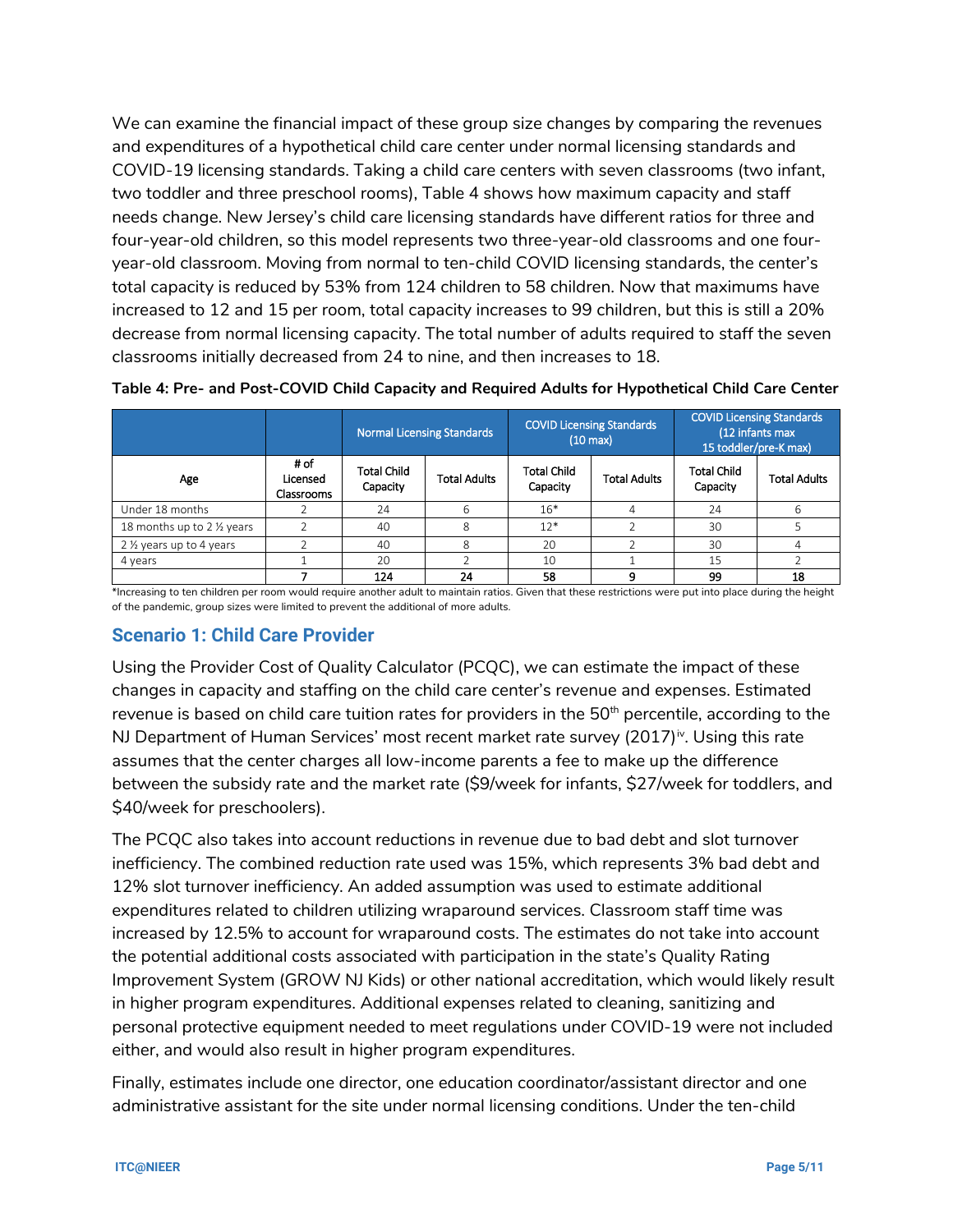COVID limit, the full-time equivalents of the education coordinator/assistant director and administrative assistant were reduced to half-time to account for the reduction in children and staff, but were increased back up to full-time under the 15-child limit.

The salaries pre-loaded into the PCQC appear high for a typical child care provider. Revising the salary estimates built into the PCQC allows an examination of how providers are more likely to operate a viable business in New Jersey. Salaries for the director and education coordinator/assistant director positions were lowered from \$76,410 to \$48,772 to reflect the average New Jersey child care director salary according to Indeed.com. Child care teacher salaries were lowered from \$40,880 to \$27,740, to match May 2019 Bureau of Labor Statistics (BLS) data for average New Jersey child care workers. Child care teacher assistant salaries were lowered from \$26,450 to \$22,586, reflecting the current New Jersey average advertised on ZipRecruiter.com. Finally, the average administrative assistant salary was lowered from \$35,450 to \$33,370 to match BLS data for average New Jersey receptionists.

Table 5 compares the summary of the output generated from the PCQC for the hypothetical center under pre-COVID licensing standards, post-COVID ten-child restrictions, and new post-COVID 15-child restrictions. Site and classroom level unit costs remain the same across the three scenarios, but costs driven by the number of children or staff change under COVID restrictions. Although the provider is able to make a profit under normal licensing standards, that profit quickly drops to an annual per child deficit of \$3,172 under the ten-child limit and \$1,422 under the 15-child limit. The 15-child limit ultimately allows providers to serve additional children, but it also requires more staff.

|                                            |                          |                          | <b>Baseline</b><br>(pre-COVID-19) |                          | With 10-child limit | With 15-child limit      |               |
|--------------------------------------------|--------------------------|--------------------------|-----------------------------------|--------------------------|---------------------|--------------------------|---------------|
|                                            |                          | Number                   | Total                             | Number                   | Total               | <b>Number</b>            | Total         |
| Non-personnel costs                        |                          |                          |                                   |                          |                     |                          |               |
| Per-child non-personnel costs <sup>a</sup> | \$1,880                  | 124                      | \$233,120                         | 58                       | \$109,040           | 99                       | \$186,120     |
| Per-classroom costs <sup>b</sup>           | \$30,400                 | $\overline{7}$           | \$212,800                         | 7                        | \$212,800           | $\overline{7}$           | \$212,800     |
| Per-teaching staff costs <sup>c</sup>      | \$250                    | 19                       | \$4,750                           | 9                        | \$2,250             | 18                       | \$4,500       |
| Per-site costs <sup>d</sup>                | \$8,000                  | $\mathbf{1}$             | \$8,000                           | 1                        | \$8,000             | $\mathbf{1}$             | \$8,000       |
| Total non-personnel costs                  | $\overline{\phantom{0}}$ |                          | \$458,670                         | $\overline{\phantom{0}}$ | \$332,090           |                          | \$411,420     |
| Personnel costs                            |                          |                          |                                   |                          |                     |                          |               |
| Director                                   | \$48,772                 | $\mathbf{1}$             | \$48,772                          |                          | \$48,772            | $\mathbf 1$              | \$48,772      |
| Instructional coordinator                  | \$48,772                 | $\mathbf{1}$             | \$48,772                          | 0.5                      | \$24,386            | $\mathbf 1$              | \$48,772      |
| Administrative assistant                   | \$33,370                 | $\mathbf{1}$             | \$33,370                          | 0.5                      | \$16,685            | $\mathbf{1}$             | \$33,370      |
| Teachers                                   | \$27,740                 | 7                        | \$194,180                         | 7                        | \$194,180           | $\overline{7}$           | \$194,180     |
| Teacher assistants                         | \$22,586                 | $\overline{7}$           | \$158,102                         | $\overline{2}$           | \$45,172            | 11                       | \$248,446     |
| Total                                      |                          |                          | \$483,196                         | $\overline{\phantom{0}}$ | \$329,195           | $\overline{\phantom{0}}$ | \$573,540     |
| Mandatory benefits <sup>e</sup>            | -                        | 11.5%                    | \$55,568                          | 11.5%                    | \$37,857            | 11.5%                    | \$65,777      |
| Substitutes                                | $\overline{\phantom{0}}$ | $\overline{\phantom{0}}$ | \$12,540                          | $\overline{\phantom{0}}$ | \$9,240             | $\overline{\phantom{0}}$ | \$11,880      |
| Staff time for wraparound care             | -                        | $\overline{\phantom{0}}$ | \$61,562                          | $\overline{\phantom{0}}$ | \$45,362            | $\overline{\phantom{0}}$ | \$58,322      |
| Total personnel costs                      | -                        | $\overline{\phantom{0}}$ | \$612,866                         | $\overline{\phantom{0}}$ | \$412,654           | $\qquad \qquad -$        | \$709,519     |
| Total expenses                             | -                        | $\overline{\phantom{0}}$ | \$1,071,536                       | $\overline{\phantom{0}}$ | \$753,744           | $\overline{\phantom{0}}$ | \$1,120,939   |
| Total potential revenue                    | -                        |                          | \$1,432,080                       | $\overline{\phantom{0}}$ | \$673,192           | $\overline{\phantom{0}}$ | \$1,152,060   |
| Turnover inefficiency, bad debt            | -                        | 15%                      | (\$203,996)                       | 15%                      | ( \$103, 395)       | 15%                      | (5171, 875)   |
| Net income                                 | -                        | $\overline{\phantom{0}}$ | \$156,549                         | $\overline{\phantom{0}}$ | ( \$183, 948)       | $\overline{\phantom{0}}$ | ( \$140, 754) |
| Net income % of revenue                    |                          |                          | 13%                               |                          | $-32%$              |                          | $-14%$        |
| Per child net gain/loss                    |                          |                          | \$1,262                           |                          | (53, 172)           |                          | (51, 422)     |

#### **Table 5: Pre- and Post-COVID Revenues and Expenditures for Hypothetical Child Care Provider**

<sup>a</sup> Food and food preparation, kitchen supplies, education supplies, classroom supplies, office supplies and equipment, medical supplies, insurance (liability, accident, etc.), postage, advertising, and miscellaneous.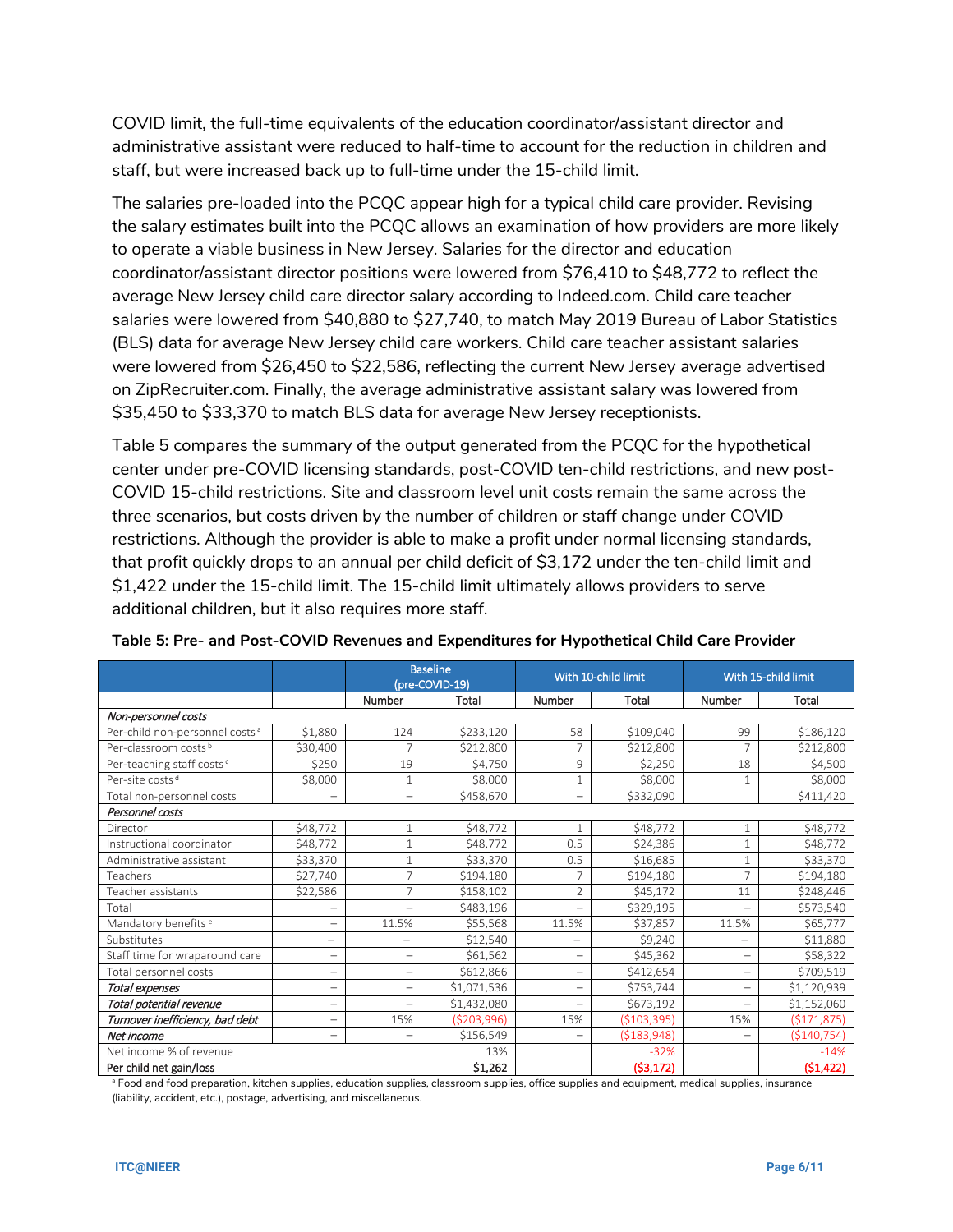**b Square feet/classroom (costs per square foot), rent/lease, utilities, building insurance, and maintenance/repair/cleaning.** 

<sup>c</sup> Consultants/training.

<sup>d</sup> Telephone and internet, audit/legal fees, professional fees/permits, and miscellaneous.

<sup>e</sup> Workers' compensation, unemployment, and disability.

Table 6 utilizes the same data from Table 5, but breaks the costs and revenues down by classroom type. Included in the revenue estimates are tuition payments specific to the age range served in the classroom, in addition to a per-child share of the slot turnover/bad debt.

It is not a surprise to see that, under normal circumstances, child care providers are likely to lose money on their infant rooms. When we look at what happens under COVID restrictions, however, not only do providers run a higher deficit from the infant classrooms, but the toddler and preschool classrooms lose all profit and begin to operate at a deficit as well. The toddler classrooms appear to have the greatest potential for revenue loss, going from an annual profit of about \$2,400 per toddler to an annual deficit of almost \$5,400 per toddler.

Providers will continue to run a deficit with restrictions softened from ten to 15 children per room. Most concerning is that the toddler and preschool classrooms upon which providers rely to pull a profit (or to at least break even from the deficits incurred from the infant classrooms) are now inevitably going to operate in the red as well, even if slightly less so under the 15-child maximum.

|                                        | Baseline (pre-COVID-19) |           |           |              | With 10-child limit |             | With 15-child limit |            |            |  |
|----------------------------------------|-------------------------|-----------|-----------|--------------|---------------------|-------------|---------------------|------------|------------|--|
| Number of children                     | 12                      | 20        | 20        | 8            | 6                   | 10          | 12                  | 15         | 15         |  |
| Type of classroom                      | Infant                  | Toddler   | Pre-K     | Infant       | Toddler             | Pre-K       | Infant              | Toddler    | Pre-K      |  |
| Non-personnel costs                    |                         |           |           |              |                     |             |                     |            |            |  |
| Per-child non-personnel<br>costs       | \$22,560                | \$37,600  | \$37,600  | \$15,040     | \$11,280            | \$18,800    | \$22,560            | \$28,200   | \$28,200   |  |
| Per-classroom costs                    | \$30,400                | \$30,400  | \$30,400  | \$30,400     | \$30,400            | \$30,400    | \$30,400            | \$30,400   | \$30,400   |  |
| Per-teaching staff costs               | \$750                   | \$500     | \$500     | \$500        | \$250               | \$250       | \$750               | \$750      | \$500      |  |
| Per-site costs                         | \$1,143                 | \$1,143   | \$1,143   | \$1,143      | \$1,143             | \$1,143     | \$1,143             | \$1,143    | \$1,143    |  |
| Personnel costs                        |                         |           |           |              |                     |             |                     |            |            |  |
| Teaching staff costs                   | \$72,912                | \$50,326  | \$50,326  | \$50,326     | \$27,740            | \$27,740    | \$72,912            | \$72,912   | \$50,326   |  |
| Teaching staff<br>mandatory benefits   | \$8,020                 | \$5,536   | \$5,536   | \$5,536      | \$3,051             | \$3,051     | \$8,020             | \$8,020    | \$5,536    |  |
| Administrative Staff<br>Salary/Benefit | \$20,759                | \$20,759  | \$20,759  | \$14,247     | \$14,247            | \$14,247    | \$20,759            | \$20,759   | \$20,759   |  |
| Staff time for<br>wraparound care      | \$5,958                 | \$9,929   | \$9,929   | \$6,257      | \$4,693             | \$7,821     | \$7,069             | \$8,837    | \$8,837    |  |
| Total expenses                         | \$162,502               | \$156,193 | \$156,193 | \$123,448    | \$92,803            | \$103,452   | \$163,614           | \$171,021  | \$145,701  |  |
| Revenue*                               | \$136,258               | \$204,217 | \$182,377 | \$89,739     | \$60,440            | \$89,813    | \$135,167           | \$151,798  | \$135,418  |  |
| Net income                             | (\$26,244)              | \$48,024  | \$26,184  | ( \$33, 710) | ( \$32, 363)        | ( \$13,639) | (528, 447)          | (519, 223) | (510, 282) |  |
| Per child net gain/loss                | (52, 187)               | \$2,401   | \$1,309   | (54, 214)    | (\$5,394)           | (51, 364)   | (52, 371)           | (\$1,282)  | (5685)     |  |

## **Table 6: Pre- and Post-COVID Revenues and Expenditures by Classroom Type for Hypothetical Child Care Provider**

\*Includes a proportional amount of the turnover inefficiency bad debt.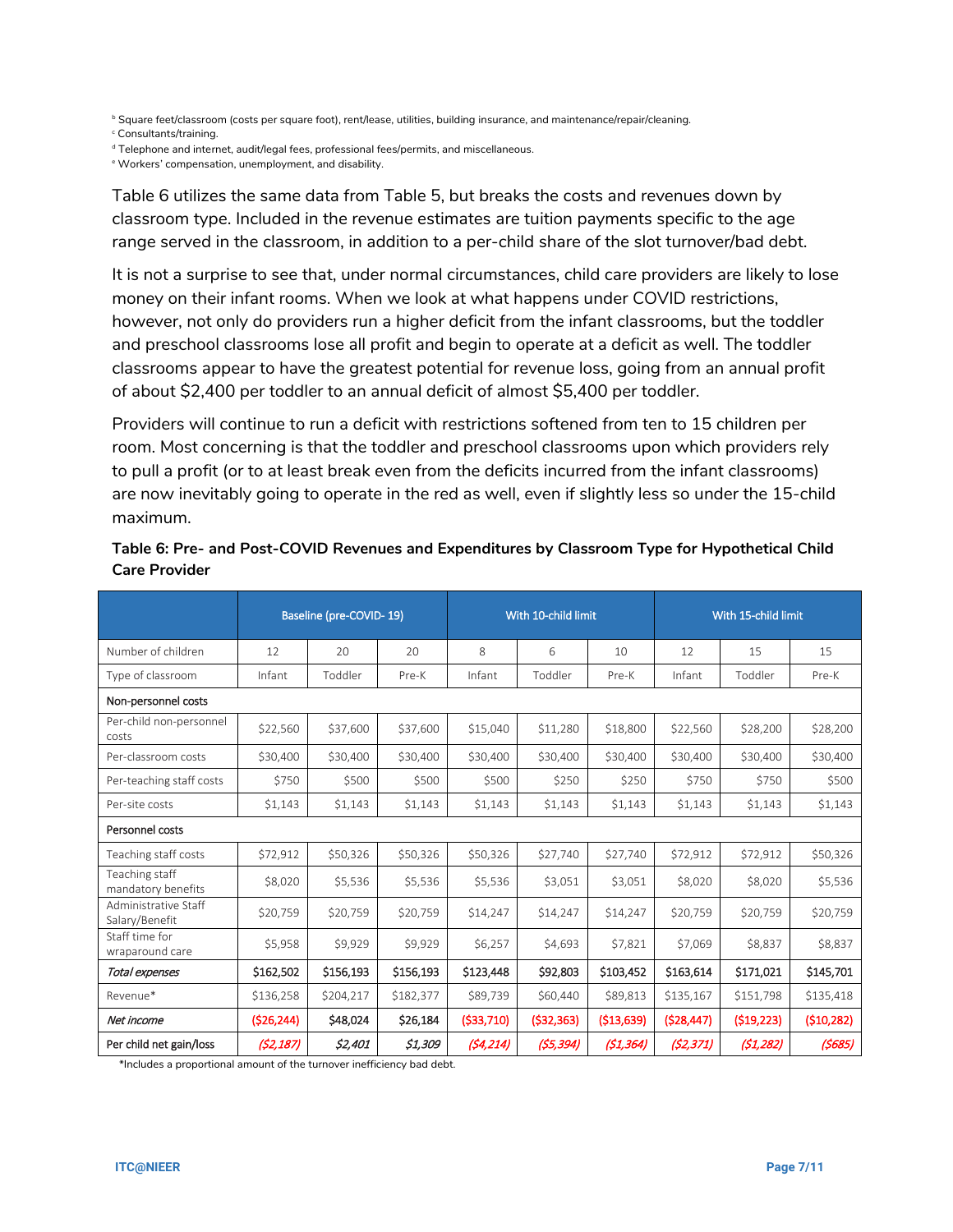## **Scenario 2: Child Care Provider with State-Funded Preschool Classrooms**

Several hundred private providers participate in New Jersey's state-funded preschool program. For these providers, infant and toddler classrooms must follow NJDCF's licensing standards, but preschool classrooms must follow requirements imposed by the New Jersey Department of Education (NJDOE). Instead of the 20 child limit dictated under licensing standards, statefunded preschool classrooms may have no more than 15 children per class, along with a teacher and teacher assistant during the six-hour, 180-day school year program. Table 7 depicts how the total capacity and number of required adults changes from normal licensing/state preschool standards, to the ten-child limit and then to the 15-child limit. Note that even under the ten-child limit, state preschool classrooms are still required to have two adults in each room.

**Table 7: Pre- and Post-COVID Child Capacity and Required Adults for Child Care Center with State-Funded Preschool**

|                             |                                | Normal Licensing<br>Standards/NJDOE State Pre-<br><b>K Standards</b> |                     | <b>COVID Licensing Standards</b><br>$(10 \text{ max})$ |                     | <b>COVID Licensing Standards</b><br>(12 infants max<br>15 toddler/pre-K max) |                     |  |
|-----------------------------|--------------------------------|----------------------------------------------------------------------|---------------------|--------------------------------------------------------|---------------------|------------------------------------------------------------------------------|---------------------|--|
| Age                         | # of<br>Licensed<br>Classrooms | <b>Total Child</b><br>Capacity                                       | <b>Total Adults</b> | <b>Total Child</b><br>Capacity                         | <b>Total Adults</b> | <b>Total Child</b><br>Capacity                                               | <b>Total Adults</b> |  |
| Under 18 months             |                                | 24                                                                   | 6                   | 16                                                     | 4                   | 24                                                                           | 6                   |  |
| 18 months up to 2 1/2 years |                                | 36                                                                   | 6                   | 12                                                     |                     | 24                                                                           |                     |  |
| 2 1/2 years up to 4 years   |                                | 30                                                                   |                     | 20                                                     | 4                   | 30                                                                           |                     |  |
| 4 years                     |                                | 15                                                                   |                     |                                                        |                     | 15                                                                           |                     |  |
|                             |                                | 105                                                                  | 18                  | 58                                                     | 12                  | 93                                                                           | 16                  |  |

Moving from normal to ten-child COVID licensing standards, the center's total capacity is reduced by over 44% from 105 children to 58 children. Now that maximums have increased to 12 and 15 per room, total capacity increases to 93 children, but this is still a 11% decrease from normal licensing capacity.

To assess the revenues and expenditures of a provider participating in the state-funded preschool program, additional modifications were made to the salary data embedded in the PCQC (see Table 8). The director's salary was estimated based on the *NJDOE's 2020-2021*  Pri[v](#page-10-4)ate Provider One-Year Budget Planning Workbook<sup>v</sup>. The Director Salary Scale and *Worksheet* provides allowable salaries for directors with varying levels of education and years of experience, based on the size of their center. For this scenario, the director's salary was estimated based on an individual with seven classrooms, six-ten years of experience (the middle range on the scale), and a Tier 2 level of education (a bachelor's degree in early childhood education). This led to a salary estimate of \$93,135 for the director, shared across all seven classrooms.

Teacher and teacher assistant salaries were modified to take into account that state-funded preschool teachers in private provider settings must be paid on par with their public school peers. Teacher salaries were based on \$27,740 for infant/toddler teachers (again, matching May 2019 BLS data for average New Jersey child care workers) and \$43,360 for preschool teachers (matching May 2019 BLS data for average New Jersey preschool teachers). Similarly, the teacher assistant salaries were based on \$22,586 for infant/toddler assistants (New Jersey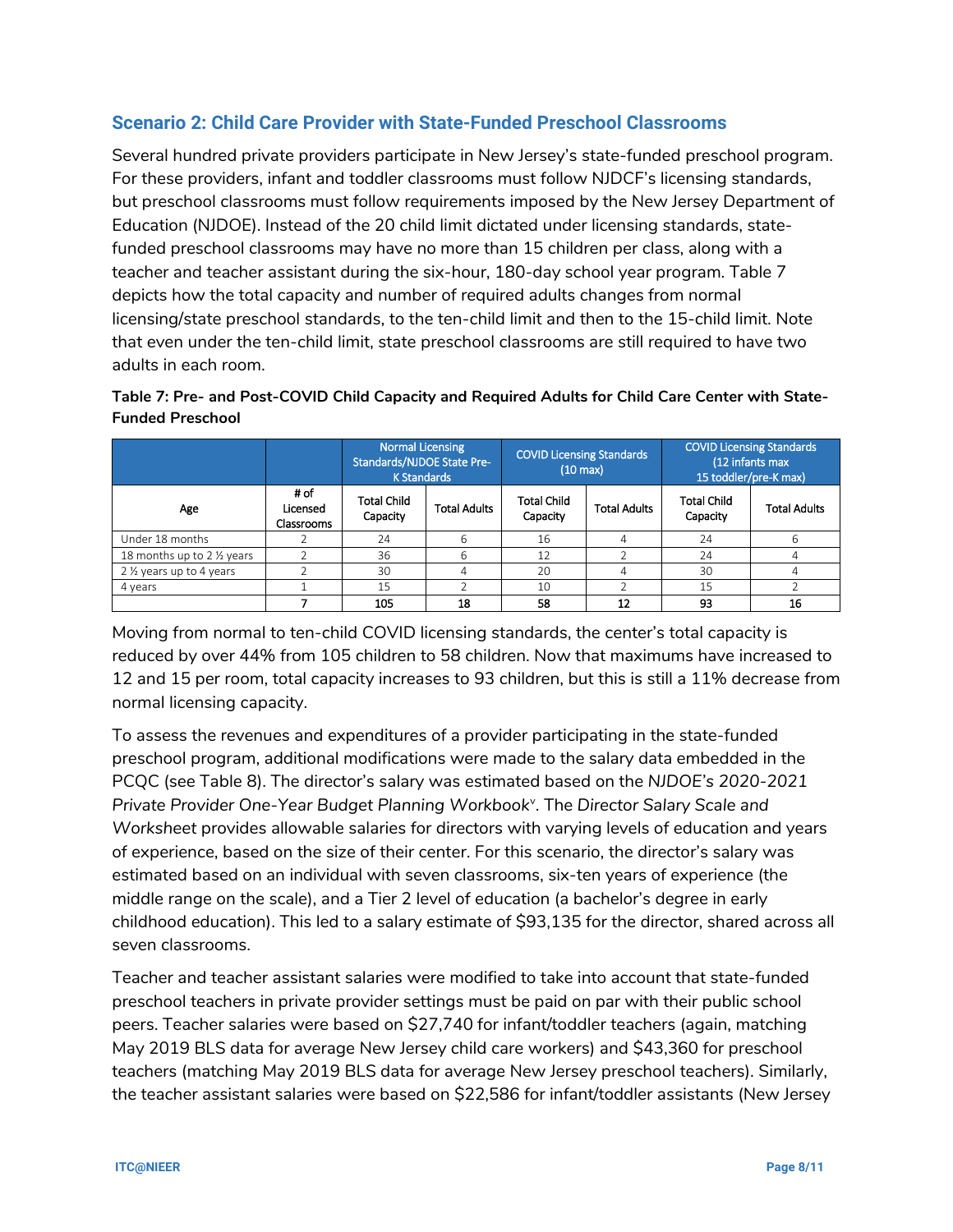average child care assistant teacher salary from ZipRecruiter.com) and \$26,450 for preschool assistants (May 2019 BLS data for average New Jersey teacher assistant).

Finally, three additional positions were added to the provider's staff. State-funded preschool providers are required to hire a full-time family worker for every 45 preschool children, and almost all are provided with funding to support the cost of a food worker and custodian. Salaries for these staff were estimated at \$35,450 for the family worker, \$33,000 for the food worker, and \$32,540 for the custodian and costs for all there were attributed only to the statefunded preschool classrooms.

|                                            |                          |                          | <b>Baseline</b><br>(pre-COVID-19) |                          | With 10-child limit | With 15-child limit      |             |  |
|--------------------------------------------|--------------------------|--------------------------|-----------------------------------|--------------------------|---------------------|--------------------------|-------------|--|
|                                            |                          | Number                   | Total                             | Number                   | Total               | Number                   | Total       |  |
| Non-personnel costs                        |                          |                          |                                   |                          |                     |                          |             |  |
| Per-child non-personnel costs <sup>a</sup> | \$1,880                  | 105                      | \$197,400                         | 58                       | \$109,040           | 93                       | \$174,840   |  |
| Per-classroom costs <sup>b</sup>           | \$30,400                 |                          | \$212,800                         | $\overline{7}$           | \$212,800           | $\overline{7}$           | \$212,800   |  |
| Per-teaching staff costs <sup>c</sup>      | \$250                    | 18                       | \$4,500                           | 12                       | \$3,000             | 16                       | \$4,000     |  |
| Per-site costs <sup>d</sup>                | \$8,000                  |                          | \$8,000                           | $1\,$                    | \$8,000             | 1                        | \$8,000     |  |
| Total non-personnel costs                  |                          |                          | \$422,700                         | $\overline{\phantom{0}}$ | \$332,840           | $\overline{\phantom{0}}$ | \$399,640   |  |
| Personnel costs                            |                          |                          |                                   |                          |                     |                          |             |  |
| Director                                   | \$90,135                 |                          | \$90,135                          | $\mathbf{1}$             | \$90,135            | $\mathbf{1}$             | \$90,135    |  |
| Instructional coordinator                  | \$76,410                 |                          | \$76,410                          | 0.5                      | \$38,205            | $\mathbf{1}$             | \$76,410    |  |
| Administrative assistant                   | \$35,450                 | $\mathbf{1}$             | \$35,450                          | 0.5                      | \$17,725            | $\mathbf{1}$             | \$35,450    |  |
| Teachers                                   | \$34,434                 | $\overline{7}$           | \$241,040                         | 7                        | \$241,040           | $\overline{7}$           | \$241,040   |  |
| Teacher assistants                         | \$24,242                 | 11                       | \$266,662                         | 5                        | \$121,210           | 9                        | \$218,178   |  |
| Family worker, food worker,<br>custodian   | \$100,990                |                          | \$100,990                         | 0.5                      | \$50,495            | $\mathbf{1}$             | \$100,990   |  |
| Total                                      | $\overline{\phantom{a}}$ |                          | \$810,687                         | $\overline{\phantom{0}}$ | \$558,810           | $\overline{\phantom{0}}$ | \$762,203   |  |
| Mandatory benefits <sup>e</sup>            | $\overline{\phantom{0}}$ | 11%                      | \$89,818                          | 11%                      | \$61,606            | 11%                      | \$84,322    |  |
| Substitutes                                | $\overline{\phantom{0}}$ |                          | \$13,365                          | $\overline{\phantom{0}}$ | \$10,395            | $\overline{\phantom{0}}$ | \$11,880    |  |
| Staff time for wraparound care             | $\overline{\phantom{0}}$ | $\overline{\phantom{0}}$ | \$62,415                          | $\overline{\phantom{0}}$ | \$48,546            | $\overline{\phantom{0}}$ | \$55,481    |  |
| Total personnel costs                      | $\overline{\phantom{0}}$ | $\overline{\phantom{0}}$ | \$976,285                         | $\qquad \qquad -$        | \$679,357           | $\qquad \qquad -$        | \$913,886   |  |
| Total expenses                             | $\overline{\phantom{0}}$ | $\overline{\phantom{0}}$ | \$1,398,985                       | $\overline{\phantom{0}}$ | \$1,012,197         | $\overline{\phantom{0}}$ | \$1,313,526 |  |
| Total potential revenue                    | $\overline{\phantom{0}}$ |                          | \$1,487,616                       | $\overline{\phantom{0}}$ | \$849,472           | $\overline{\phantom{0}}$ | \$1,345,344 |  |
| Turnover inefficiency, bad debt            | -                        | 10%                      | (5138, 665)                       | 10%                      | (585, 582)          | 10%                      | (5126, 853) |  |
| Net income                                 | $\overline{\phantom{0}}$ |                          | ( \$50,034)                       | $\overline{\phantom{0}}$ | ( \$248, 306)       |                          | ( \$95,035) |  |
| Net income % of revenue                    |                          |                          | $-4%$                             |                          | $-33%$              |                          | $-8%$       |  |
| Per child net gain/loss                    |                          |                          | (5477)                            |                          | (54, 281)           |                          | (51,022)    |  |

## **Table 8: Pre- and Post-COVID Revenues and Expenditures for Hypothetical Child Care Center with State-Funded Preschool Classrooms**

<sup>a</sup> Food and food preparation, kitchen supplies, education supplies, classroom supplies, office supplies and equipment, medical supplies, insurance (liability, accident, etc.), postage, advertising, and miscellaneous.

**b Square feet/classroom (costs per square foot), rent/lease, utilities, building insurance, and maintenance/repair/cleaning.** 

<sup>c</sup> Consultants/training.

<sup>d</sup> Telephone and internet, audit/legal fees, professional fees/permits, and miscellaneous.

<sup>e</sup> Workers' compensation, unemployment, and disability.

One last set of adjustments was made to the previous assumptions used for the provider. Unlike typical tuition funding that may fluctuate throughout a given month, funding from the NJDOE is not reduced for preschool classrooms unless enrollment drops below a total of 14/15 of all preschool classrooms for a full month. For this reason, the total estimate of revenue loss from this provider was reduced from 15% to 10%. The reduction still accounts for slot turnover in the infant and toddler classrooms, as well as bad debt in the provider as a whole. Also, state funding provided for preschool classrooms exceeds the market rate tuition charged by providers in the 50<sup>th</sup> percentile, though only during the six-hour day for 180-day school year.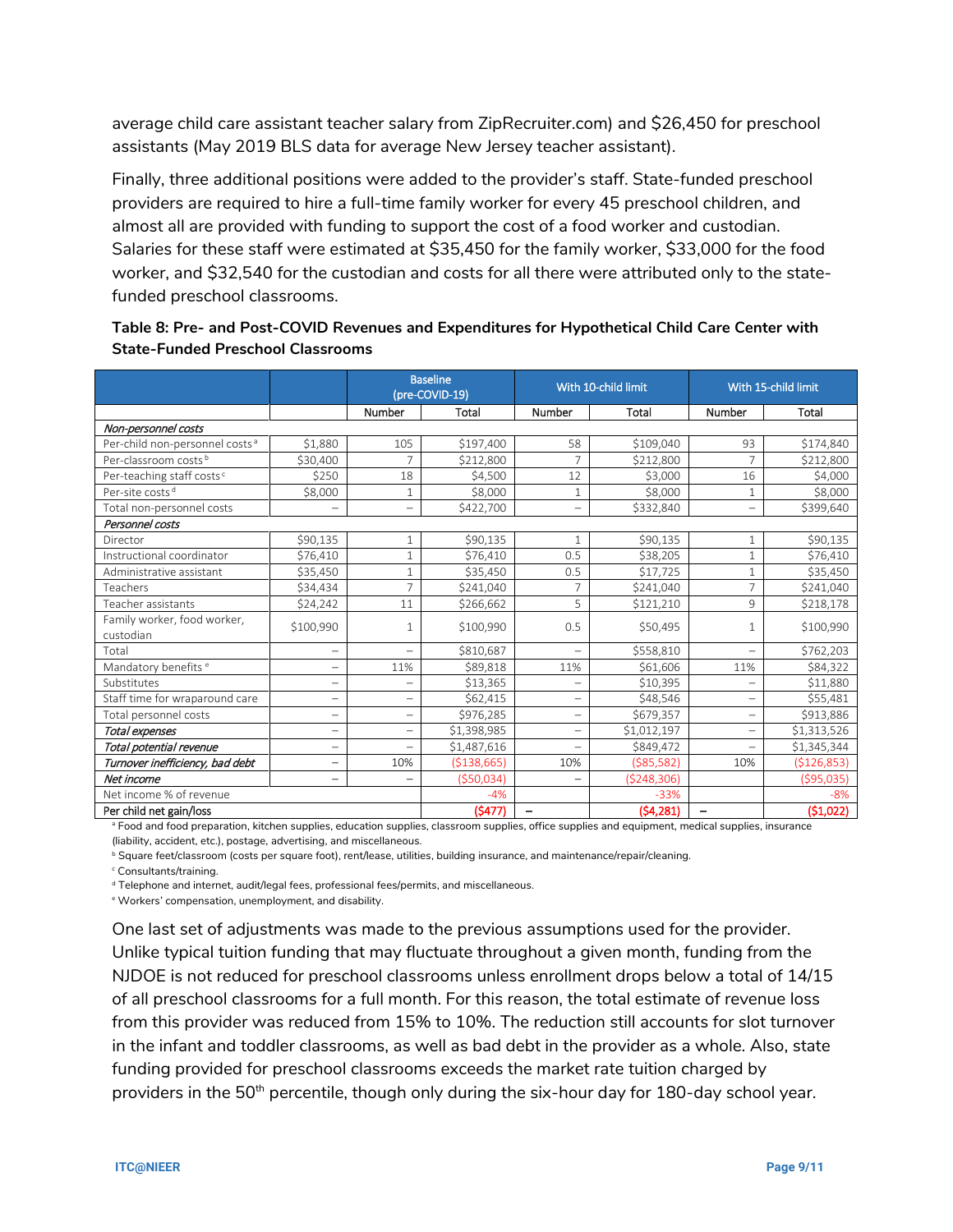For the remaining 65 days of the year, the provider would go back to charging the market rate. Merging the state preschool rate of \$13,000 per child for the school calendar year, with the market rate of \$207 per child per week during the remainder of the year, the overall weekly tuition rate for each state preschool child comes to \$320.

The increased staff and staff salaries required for state-funded preschool classrooms result in a razor thin profit margin for the provider under normal licensing/NJDOE standards (see Table 8, above). The provider is likely to have to either reduce salaries or engage in fund-raising efforts to break even. The pre-COVID profit margin decreases to -33% under the ten-child limit, but unlike the previous scenarios, the provider is almost able to get back to pre-COVID levels under the 15-child limit. This shouldn't be surprising since five of the providers seven classrooms are able to operate at normal capacity under the revised COVID limitations. Only the toddler classrooms are left under capacity. Examining revenues and expenditures by classroom type highlights this point (see Table 9).

Unlike in Scenario 1, the provider does not appear to be able to make a profit on any classrooms, regardless of the licensing standards. One major difference is that, instead of the infant classrooms, it is the preschool classrooms that generate the greatest profit loss under typical circumstances. This shifts under the ten-child limit only because the preschool classrooms are able to operate most closely to their normal group sizes under these restrictions. Confirming the point above, the 15-child limit essentially restores the infant and preschool classrooms to pre-COVID deficit levels, but leaves each toddler classroom with much larger annual per child deficits than during pre-COVID times.

|                                         |            | Baseline (pre-COVID-19) |            |            | With 10-child limit |            |            | With 15-child limit |            |
|-----------------------------------------|------------|-------------------------|------------|------------|---------------------|------------|------------|---------------------|------------|
| Number of children                      | 12         | 20                      | 20         | 8          | 6                   | 10         | 12         | 15                  | 15         |
| Classroom type                          | Infant     | Toddler                 | Pre-K      | Infant     | Toddler             | Pre-K      | Infant     | Toddler             | Pre-K      |
| Non-personnel costs                     |            |                         |            |            |                     |            |            |                     |            |
| Per-child non-personnel costs           | \$22,560   | \$33,840                | \$28,200   | \$15,040   | \$11,280            | \$18,800   | \$22,560   | \$22,560            | \$28,200   |
| Per-classroom costs                     | \$30,400   | \$30,400                | \$30,400   | \$30,400   | \$30,400            | \$30,400   | \$30,400   | \$30,400            | \$30,400   |
| Per-teaching staff costs                | \$750      | \$750                   | \$500      | \$500      | \$250               | \$500      | \$750      | \$500               | \$500      |
| Per-site costs                          | \$1,143    | \$1,143                 | \$1,143    | \$1,143    | \$1,143             | \$1,143    | \$1,143    | \$1,143             | \$1,143    |
| Personnel costs                         |            |                         |            |            |                     |            |            |                     |            |
| Teaching staff costs                    | \$72,912   | \$72,912                | \$69,810   | \$50,326   | \$27,740            | \$69,810   | \$72,912   | \$50,326            | \$69,810   |
| Teaching staff mandatory<br>benefits    | \$8,385    | \$8,385                 | \$8,028    | \$5,787    | \$3,190             | \$8,028    | \$8,385    | \$5,787             | \$8,028    |
| Administrative Staff<br>Salary/benefits | \$32,031   | \$32,031                | \$144,130  | \$23,162   | \$23,162            | \$79,211   | \$32,031   | \$32,031            | \$144,130  |
| Staff time for wraparound care          | \$7,133    | \$10,700                | \$8,916    | \$6,696    | \$5,022             | \$8,370    | \$7,159    | \$7,159             | \$8,949    |
| Total expenses                          | \$175,314  | \$190,160               | \$291,127  | \$133,054  | \$102,187           | \$216,262  | \$175,339  | \$149,906           | \$291,159  |
| Revenue*                                | \$140,153  | \$186,848               | \$229,140  | \$92,196   | \$62,283            | \$152,760  | \$140,153  | \$124,565           | \$229,140  |
| Net income                              | (\$35,161) | (53, 312)               | (561, 987) | (540, 858) | (539, 904)          | (563, 502) | (535, 187) | (525, 340)          | (562, 019) |
| Per child net gain/loss                 | (52,930)   | (5184)                  | (54, 132)  | (55, 107)  | (56,651)            | (56,350)   | (52, 932)  | (52, 112)           | (54, 135)  |

## **Table 9: Pre- and Post-COVID Revenues and Expenditures by Classroom Type for Hypothetical Provider with State-Funded Preschool Classrooms**

\* Includes a proportional amount of the turnover inefficiency bad debt.